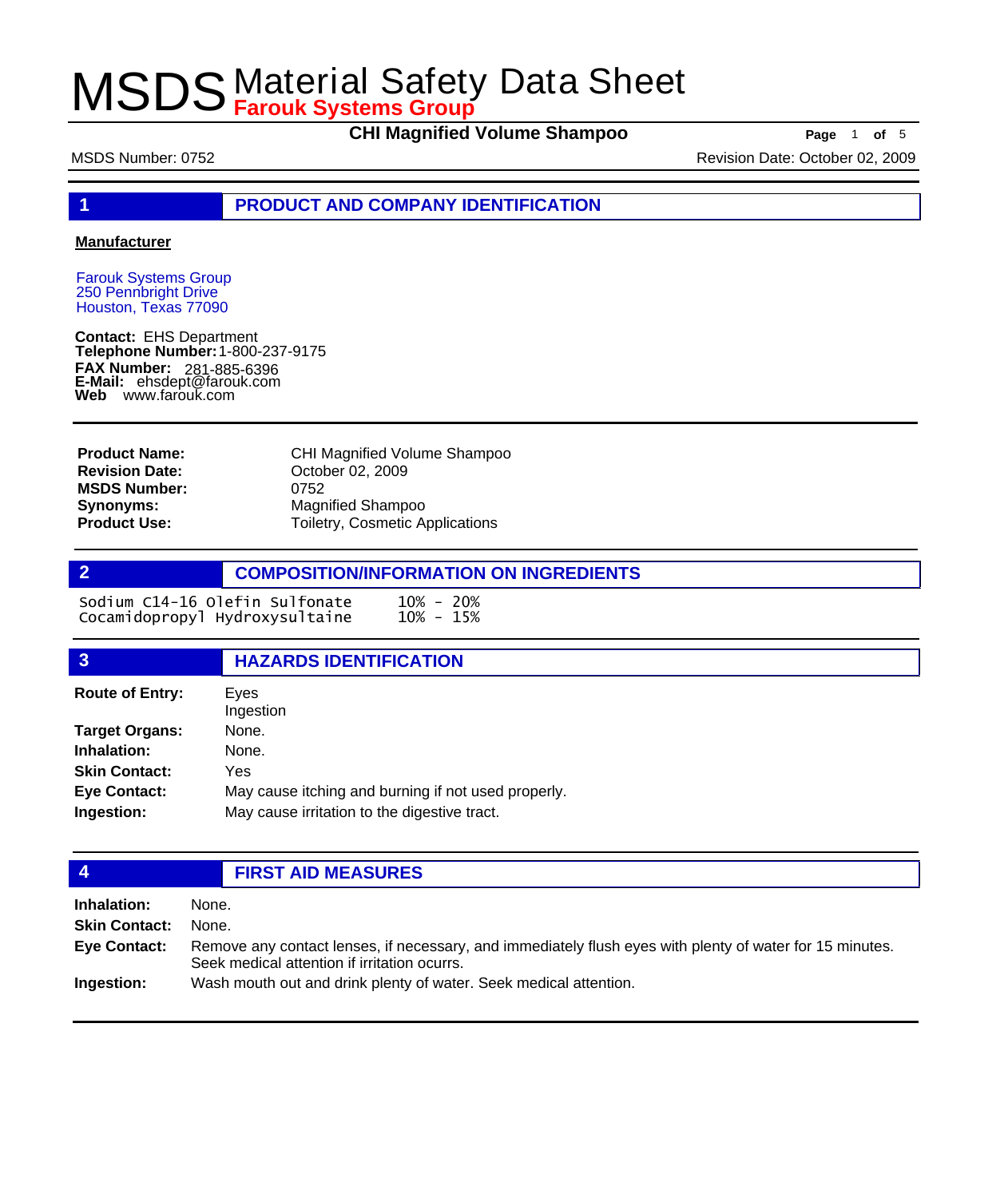**CHI Magnified Volume Shampoo Page** 2 of 5

MSDS Number: 0752 Revision Date: October 02, 2009

**5 FIRE FIGHTING MEASURES**

FLASHPOINT AND METHOD: Not determined FLAMMABLE LIQUIDS: None. AUTO IGNITION TEMP: None FLAMMABLE CLASS: NFPA Rating 0. BURNING RATE OF SOLID:

Not available

GENERAL HAZARDS: Evacuate personnel downwind of fire to avoid inhalation of fumes and smoke. EXTINGUISHING METHODS: Chemical type foam, CO2(Carbon Dioxide), Dry Chemical, Water Fog HAZARDOUS COMBUSTION PRODUCTS: None.

FIRE FIGHTING PROCEDURES: This product is not flammable.However, hazardous decomposition and combustion products may be formed in a fire situation. Cool exposed containers with water spray to prevent overheating.

FIRE FIGHTING EQUIPMENT: Respiratory and eye protection are required for fire fighting personnel. Full protective equipment (Bunker Gear) and self contained breathing apparatus (SCBA) should be used for all indoor fires and significant outdoor fires. For small outdoor fires, which may be easily extinguished with a portable fire extinguisher, use of a SCBA may not be needed.

## **6 ACCIDENTAL RELEASE MEASURES**

SMALL SPILL: When a spill occurs, use absorbent material on the substance. Dispose of the material according to all local, state and federal regulations. Always use an absorbent material when cleaning up a spill.

ENVIRONMENTAL PRECAUTIONS: Avoid run-off or release into sewers, stormdrains and waterways.

GENERAL PRECAUTIONS: Remove containers away from flammable materials.

### *HANDLING AND STORAGE* Use appropriate personal protective equipment as specified in Section 8. Handle in a manner consistent with good household/personal techniques and practices. **Handling Precautions:** Keep containers/bottles securely sealed when not in use. Store in cool/dry conditions that do not exceed room temperature. Try to store product in temperatures between 40°F to 90° F. **Storage Requirements:**

## **8 EXPOSURE CONTROLS/PERSONAL PROTECTION**

| <b>Engineering Controls:</b>      | These recommendations provide general guideance for handling this product safely. Because<br>specific use conditions may vary, safety procedures should be developed for each specific<br>application of this product. When developing procedures, always consider potential waste,<br>disposal and personal safety issues. |
|-----------------------------------|-----------------------------------------------------------------------------------------------------------------------------------------------------------------------------------------------------------------------------------------------------------------------------------------------------------------------------|
| <b>Protective Equipment:</b>      | EYES AND FACE: For reasonable foreseeable uses of this product, eye and face protection<br>is not required.<br>SKIN: For reasonable foreseeable uses of this product, skin protection is not required.<br>RESPIRATORY: For reasonable foreseeable uses of this product, respiratory protection is not<br>required.          |
| <b>Exposure Guidelines/Other:</b> | EXPOSURE GUIDELINES: Overexposure is unlikely. Since all parameters cannot be foreseen, the use of engineering controls to reduce<br>exposure may be necessary.                                                                                                                                                             |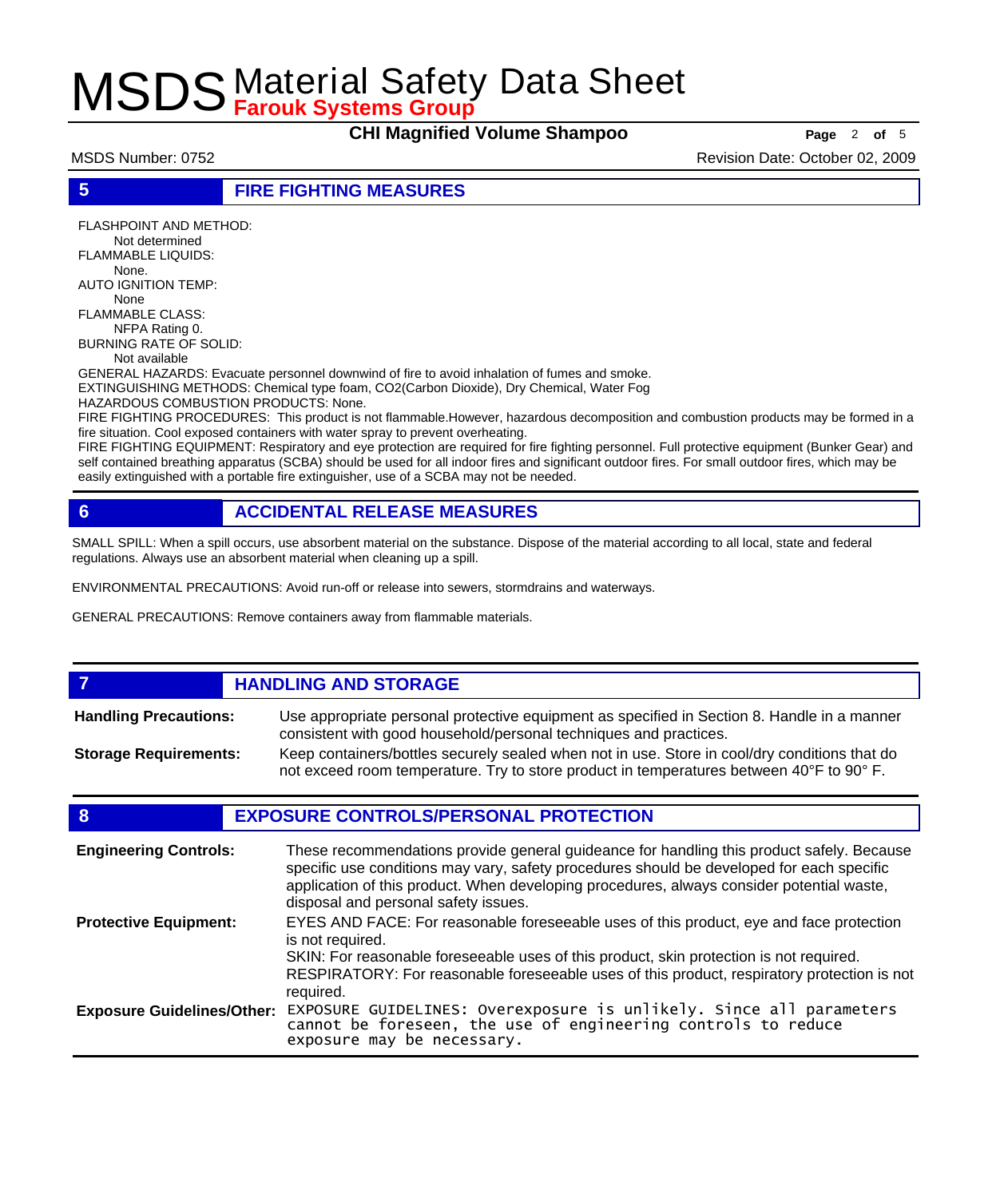**CHI Magnified Volume Shampoo Page** 3 of 5

MSDS Number: 0752 **MSDS** Number: 0752

### **9 PHYSICAL AND CHEMICAL PROPERTIES**

| Appearance:            | White cream             |
|------------------------|-------------------------|
| <b>Physical State:</b> | Liquid                  |
| Odor:                  | <b>Fruity Fragrance</b> |
| pH:                    | $5.0 - 6.5$             |
| Vapor Pressure:        | Not applicable          |
| <b>Vapor Density:</b>  | Not applicable          |

**Boiling Point:** Not applicable **Freezing/Melting Pt.:** Not applicable **Solubility:** Dispersible in water **Spec Grav./Density:** 0.98 - 1.04

## **10 STABILITY AND REACTIVITY Stability:** YES **Conditions to avoid:** Extreme temperatures. Materials to avoid (incompatability): Keep away from strong oxidizing material. **Hazardous Decomposition products:** None known.

Hazardous Polymerization: Will Not Occur.

## **11 TOXICOLOGICAL INFORMATION**

ACUTE:

DERMAL LD50: Not available. ORAL LD50: Not available. INHALATION LC50: Not available. EYE EFFECTS: This product may cause irritation to eyes if not used under normal conditions. TARGET ORGANS: NONE. SENSITIZATIONS: Not available. CARCINOGENICITY: IARC: Listed by IARC - No. NTP: Listed by NTP - No. OSHA: Listed by OSHA - No.

MUTAGENICITY: Not available. REPRODUCTIVE EFFECTS: None. TERATOGENIC EFFECTS: Not available.

## **12 ECOLOGICAL INFORMATION**

ENVIRONMENTAL DATA: Not available. ECOTOXICOLOGICAL INFO: Not available. DISTRIBUTION: Not available. CHEMICAL FATE INFO: Not available.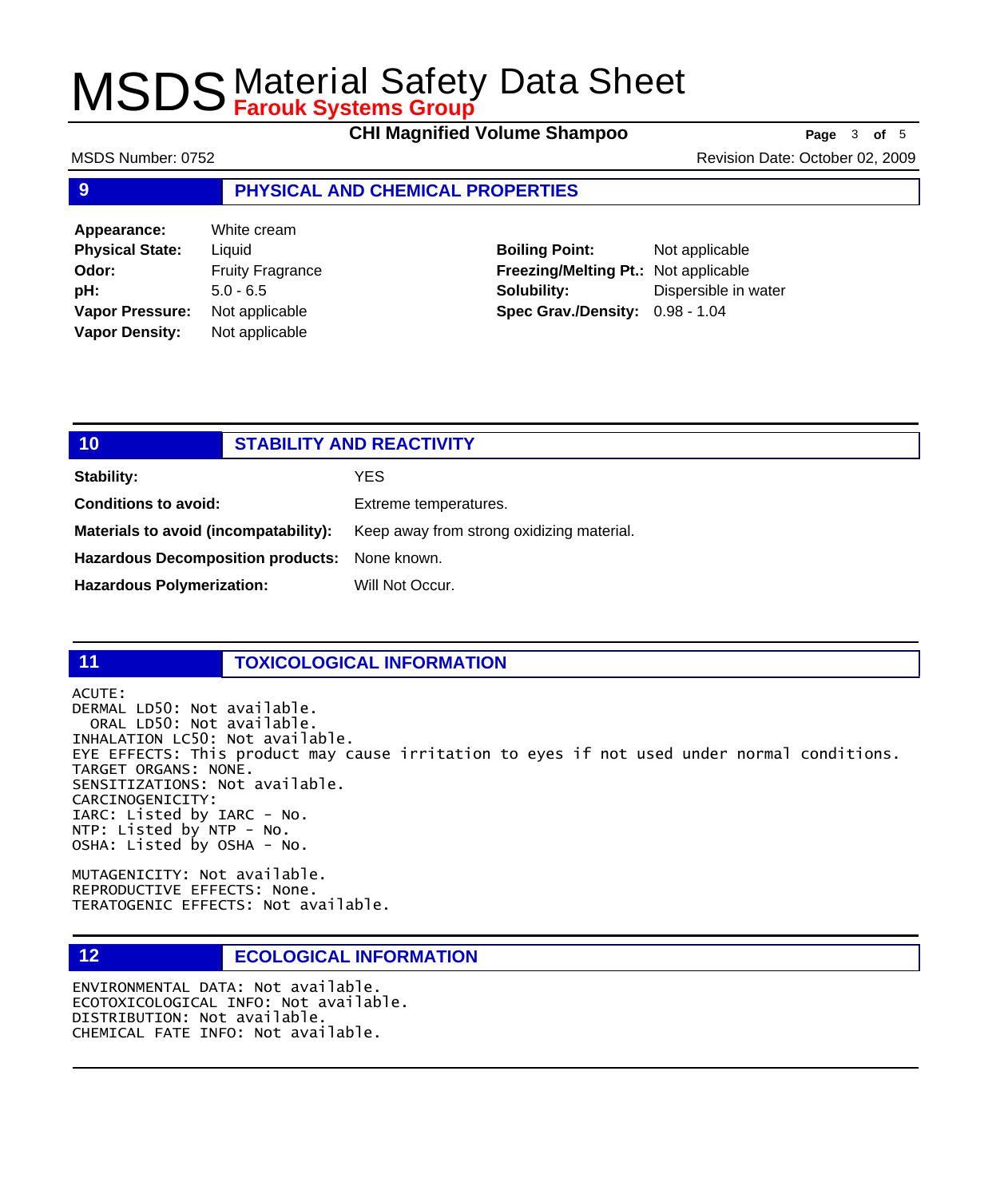**CHI Magnified Volume Shampoo Page** 4 of 5

MSDS Number: 0752 Revision Date: October 02, 2009

### **13 DISPOSAL CONSIDERATIONS**

US EPA Waste Number and Descriptions:

DISPOSAL METHOD: Controlled release of diluted product into a biological wastewater treatment plant. COMPONENT WASTE NUMBER: No EPA Waste Numbers are applicable for this product's components. DISPOSAL INSTRUCTIONS: Dispose of waste material according to local, state and federal rules and regulations.

**14 TRANSPORT INFORMATION**

This product is not regulated as a hazardous material by the United States (DOT) or Canadian (TDG) transportation regulations.

DOT CLASSIFICATION: Shipping Name: CHI Magnified Volume Shampoo. Class: None. Non-regulated, non-hazardous

IMDG CLASSIFICATION: Shipping Name: CHI Magnified Volume Shampoo. Class: None. Non-regulated, non-hazardous

IATA CLASSIFICATION: Shipping Name: CHI Magnified Volume Shampoo. Class: None. Non-regulated, non-hazardous

1-800-424-9300 1-703-527-3887 CHEMTREC

Outside the United States

## **15 REGULATORY INFORMATION**

UNITED STATES: SARA TITLE III (Superfund Amendments and Reauthorization Act) 311/312 HAZARD CATEGORIES Fire: No. Pressure Generating: No. Reactivity: No. Acute: No. 313 REPORTABLE INGREDIENTS: Not applicable. TITLE III NOTES: None. CERCLA(Comprehensive Response, Compensation, and Liability Act)

CERCLA RQ: None. TSCA(Toxic Substance Release Act) TSCA REGULATORY: All ingredients are listed in the TSCA Inventory.

CANADA: WHMIS(WORKER HAZARDOUS MATERIAL INFORMATION SYSTEM) This product is WHMIS controlled. CANADIAN INGREDIENT DISCLOSURE LIST: None CANADIAN ENVIRONMENTAL PROTECTION ACT: All intentional ingredients are listed on the DSL(Domestic Substance List).

EUROPEAN COMMUNITY: EU REGULATORY: All intentional ingredients are listed on the European's EINECS Inventory. STATE REGULATIONS: Not available. LOCAL REGULATIONS: Not available.